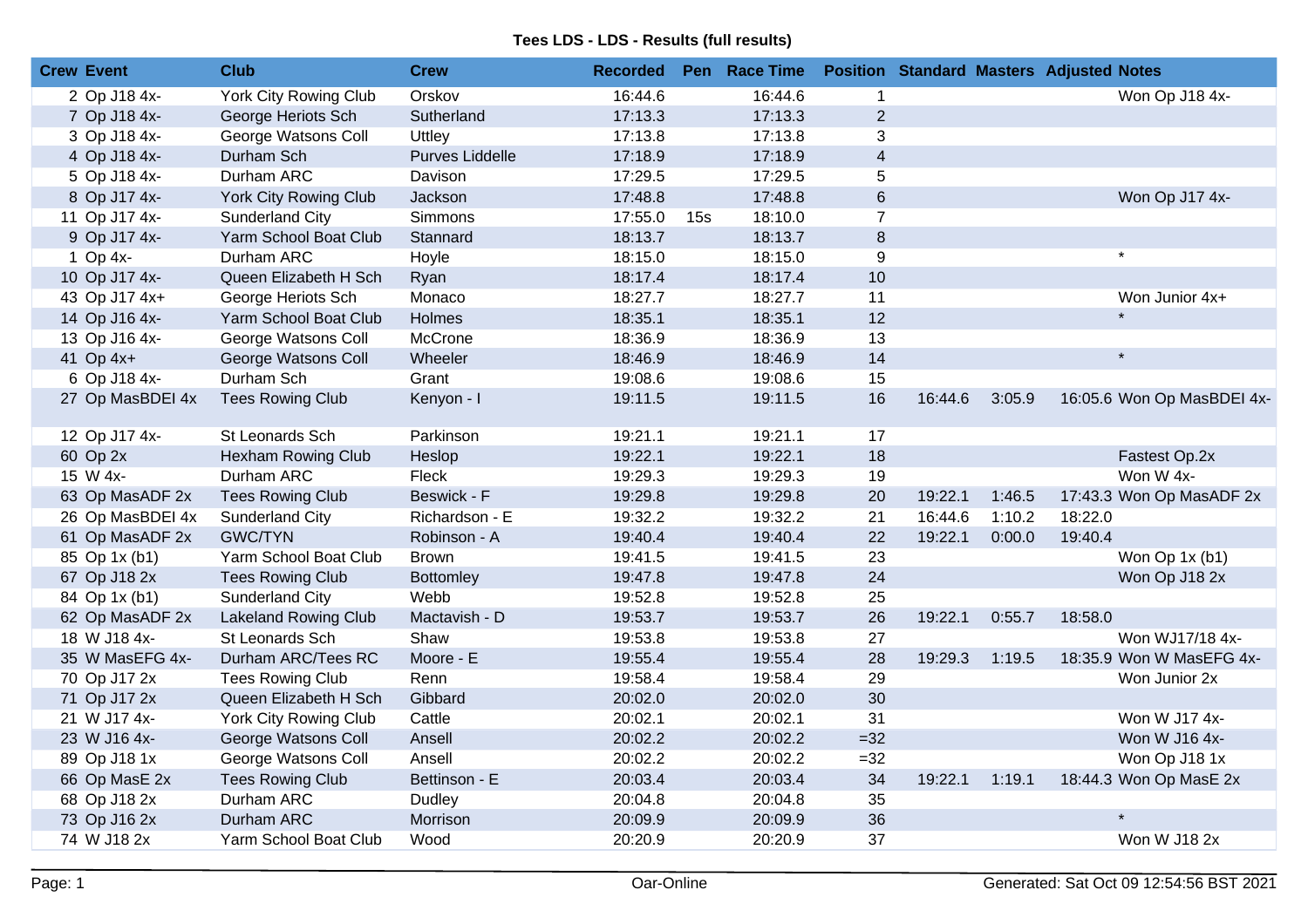| <b>Crew Event</b> | <b>Club</b>                  | <b>Crew</b>          | <b>Recorded</b> |     | Pen Race Time |    |         |        | <b>Position Standard Masters Adjusted Notes</b> |
|-------------------|------------------------------|----------------------|-----------------|-----|---------------|----|---------|--------|-------------------------------------------------|
| 97 Op J16 1x      | <b>Chester le Street ARC</b> | <b>Burford</b>       | 20:21.7         |     | 20:21.7       | 38 |         |        | Won j16/17 1x                                   |
| 88 Op 1x (b2)     | <b>Tees Rowing Club</b>      | Patton               | 20:26.7         |     | 20:26.7       | 39 |         |        | Won Op 1x (b2)                                  |
| 19 W J18 4x-      | Durham ARC                   | Kind                 | 20:29.9         |     | 20:29.9       | 40 |         |        |                                                 |
| 49 Op J15 4x+     | Yarm School Boat Club        | Anderson             | 20:33.7         |     | 20:33.7       | 41 |         |        | Won Op J15 4x+                                  |
| 51 Op J15 4x+     | George Watsons Coll          | Hampson-Bahia        | 20:34.1         |     | 20:34.1       | 42 |         |        |                                                 |
| 20 W J17 4x-      | Yarm School Boat Club        | Kempster             | 20:34.8         |     | 20:34.8       | 43 |         |        |                                                 |
| 16 W 4x-          | Sunderland City              | Clark                | 20:44.5         |     | 20:44.5       | 44 |         |        |                                                 |
| 80 Op J14 2x      | George Watsons Coll          | Morrison             | 20:52.8         |     | 20:52.8       | 45 |         |        | $\star$                                         |
| 30 Op MasBDEI 4x  | Tyne ARC                     | Evirgen - B          | 20:53.2         |     | 20:53.2       | 46 | 16:44.6 | 0:09.7 | 20:43.5                                         |
| 29 Op MasBDEI 4x  | <b>Tyne United</b>           | Shiel - D            | 20:56.6         |     | 20:56.6       | 47 | 16:44.6 | 0:49.5 | 20:07.1                                         |
| 76 W J18 2x       | York City Rowing Club        | Thorburn             | 20:56.8         |     | 20:56.8       | 48 |         |        |                                                 |
| 94 Op J17 1x      | Yarm School Boat Club        | Laverick             | 21:00.2         |     | 21:00.2       | 49 |         |        | Won Op J17 1x                                   |
| 33 W MasCD 4x-    | <b>Cambois Rowing Club</b>   | Scott - C            | 21:01.1         |     | 21:01.1       | 50 | 19:29.3 | 0:31.5 | 20:29.6 *                                       |
| 28 Op MasBDEI 4x  | Hexham Rowing Club           | Mullan - E           | 21:13.8         |     | 21:13.8       | 51 | 16:44.6 | 1:10.2 | 20:03.6                                         |
| 95 Op J17 1x      | Yarm School Boat Club        | Woodhead             | 21:15.5         |     | 21:15.5       | 52 |         |        |                                                 |
| 83 Op 1x (b1)     | Tyne ARC                     | Fergie               | 21:15.7         |     | 21:15.7       | 53 |         |        |                                                 |
| 50 Op J15 4x+     | Durham Sch                   | Sheeran              | 21:16.2         |     | 21:16.2       | 54 |         |        |                                                 |
| 69 Op J18 2x      | <b>Bradford ARC</b>          | Hornby               | 21:17.7         |     | 21:17.7       | 55 |         |        |                                                 |
| 44 Op J16 4x+     | George Heriots Sch           | <b>Desmeulles</b>    | 21:21.8         |     | 21:21.8       | 56 |         |        | $\star$                                         |
| 64 Op MasE 2x     | Durham ARC                   | Calkin - E           | 21:25.3         |     | 21:25.3       | 57 | 19:22.1 | 1:19.1 | 20:06.2                                         |
| 52 Op J15 4x+     | Queen Elizabeth H Sch        | Halford              | 21:26.7         |     | 21:26.7       | 58 |         |        |                                                 |
| 77 W J18 2x       | <b>Bradford ARC</b>          | Lancaster            | 21:28.6         |     | 21:28.6       | 59 |         |        |                                                 |
| 42 Op J18 4x+     | <b>Tees Rowing Club</b>      | Hunt                 | 21:31.4         |     | 21:31.4       | 60 |         |        | $\star$                                         |
| 90 Op J18 1x      | <b>Cambois Rowing Club</b>   | Olive                | 21:33.6         |     | 21:33.6       | 61 |         |        |                                                 |
| 86 Op 1x (b2)     | Durham ARC                   | <b>Baird</b>         | 21:34.2         |     | 21:34.2       | 62 |         |        |                                                 |
| 87 Op 1x (b2)     | Chester le Street ARC        | Reed                 | 21:37.0         |     | 21:37.0       | 63 |         |        |                                                 |
| 91 Op J18 1x      | <b>Cambois Rowing Club</b>   | Fairholm             | 21:26.6         | 15s | 21:41.6       | 64 |         |        |                                                 |
| 72 Op J16 2x      | Durham ARC                   | <b>Bruce</b>         | 21:41.7         |     | 21:41.7       | 65 |         |        |                                                 |
| 59 W J15 4x+      | George Watsons Coll          | Grove                | 21:44.9         |     | 21:44.9       | 66 |         |        | Won W J15 4x+                                   |
| 65 Op MasE 2x     | <b>Talkin Tarn ARC</b>       | Lewis - E            | 21:47.2         |     | 21:47.2       | 67 | 19:22.1 | 1:19.1 | 20:28.1                                         |
| 107 W J18 1x      | George Heriots Sch           | Bathgate             | 21:48.9         |     | 21:48.9       | 68 |         |        | Won W J18 1x                                    |
| 55 W J15 4x+      | Yarm School Boat Club        | <b>Takacs</b>        | 21:49.2         |     | 21:49.2       | 69 |         |        |                                                 |
| 53 Op J15 4x+     | St Leonards Sch              | Hopkins              | 21:50.2         |     | 21:50.2       | 70 |         |        |                                                 |
| 119 Op MasACD 1x  | <b>Bradford ARC</b>          | Gaunt - A            | 21:53.3         |     | 21:53.3       | 71 | 19:41.5 | 0:00.0 | 21:53.3 Won Op MasACD 1x                        |
| 47 W J16 4x+      | George Heriots Sch           | Harrigan Lees        | 22:01.8         |     | 22:01.8       | 72 |         |        |                                                 |
| 92 Op J18 1x      | <b>St Leonards Sch</b>       | Rowntree             | 22:02.2         |     | 22:02.2       | 73 |         |        |                                                 |
| 103 W J18 1x      | George Watsons Coll          | Wilding              | 22:02.7         |     | 22:02.7       | 74 |         |        |                                                 |
| 17 W 4x-          | <b>Tyne ARC</b>              | <b>Fallen-Bailey</b> | 22:05.3         |     | 22:05.3       | 75 |         |        |                                                 |
|                   |                              |                      |                 |     |               |    |         |        |                                                 |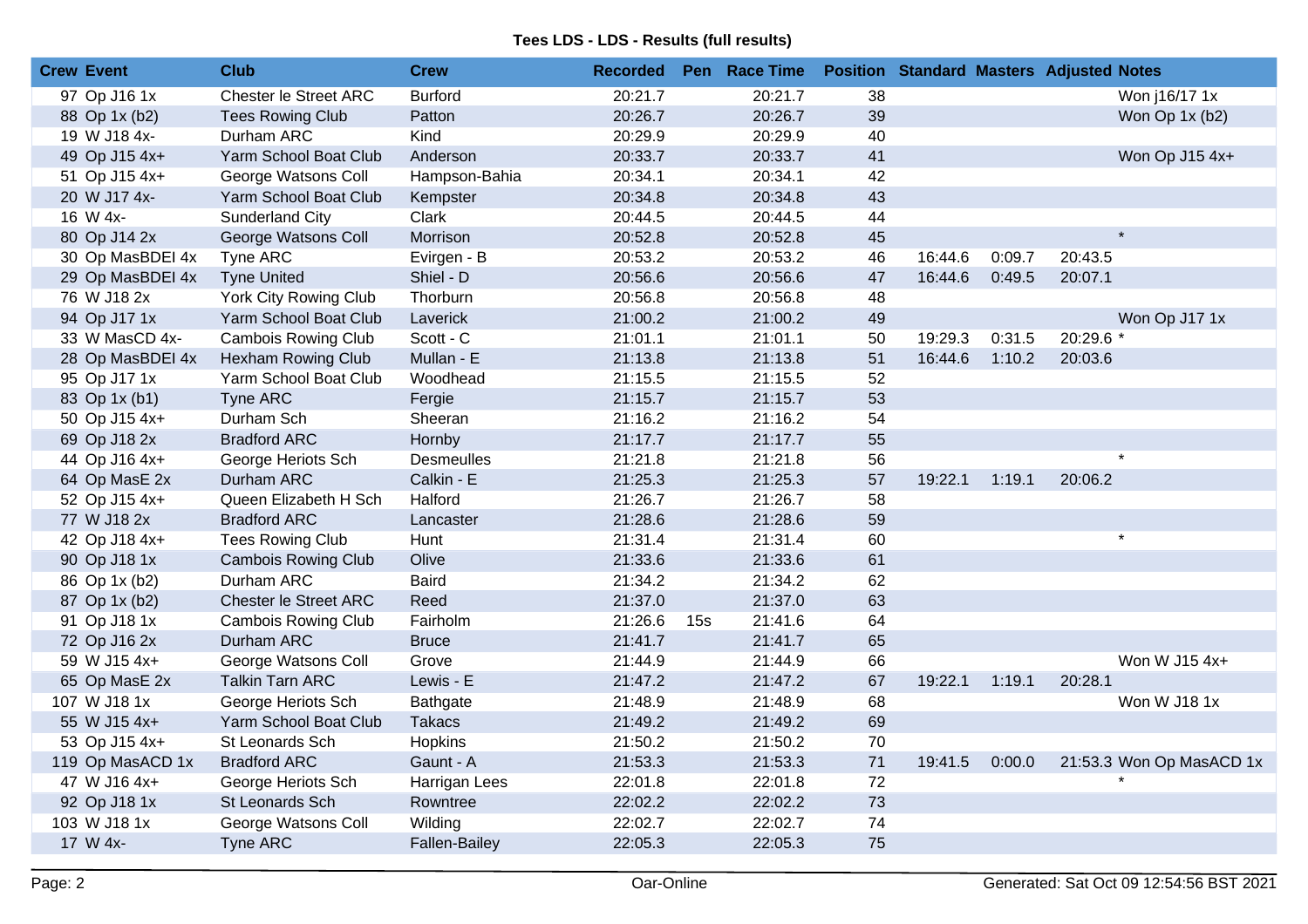| <b>Crew Event</b> | <b>Club</b>                  | <b>Crew</b>      | <b>Recorded</b> | Pen Race Time |     |         |        | <b>Position Standard Masters Adjusted Notes</b> |
|-------------------|------------------------------|------------------|-----------------|---------------|-----|---------|--------|-------------------------------------------------|
| 36 W MasEFG 4x-   | <b>Tyne ARC</b>              | Davies - E       | 22:05.9         | 22:05.9       | 76  | 19:29.3 | 1:19.5 | 20:46.4                                         |
| 100 W 1x          | <b>Tees Rowing Club</b>      | Graham           | 22:08.6         | 22:08.6       | 77  |         |        | Won W 1x                                        |
| 22 W J17 4x-      | St Leonards Sch              | Wilson           | 22:09.8         | 22:09.8       | 78  |         |        |                                                 |
| 39 W MasEFG 4x-   | <b>Tees Rowing Club</b>      | Wescott - E      | 22:09.9         | 22:09.9       | 79  | 19:29.3 | 1:19.5 | 20:50.4                                         |
| 25 W J16 4x-      | Queen Elizabeth H Sch        | <b>Struthers</b> | 22:11.8         | 22:11.8       | 80  |         |        |                                                 |
| 98 Op J16 1x      | Queen Elizabeth H Sch        | Cardnell         | 22:18.0         | 22:18.0       | 81  |         |        |                                                 |
| 126 Op MasG 1x    | <b>Cambois Rowing Club</b>   | Freeman - G      | 22:22.7         | 22:22.7       | 82  | 19:41.5 | 2:17.5 | 20:05.2 Won Op MasG 1x                          |
| 45 W 4x+          | Yarm School Boat Club        | Laverick         | 22:23.1         | 22:23.1       | 83  |         |        |                                                 |
| 112 W J17 1x      | Yarm School Boat Club        | Dunn             | 22:24.1         | 22:24.1       | 84  |         |        | Won W J17 1x                                    |
| 37 W MasEFG 4x-   | Durham ARC                   | McCarthy - F     | 22:25.2         | 22:25.2       | 85  | 19:29.3 | 1:47.0 | 20:38.2                                         |
| 106 W J18 1x      | George Heriots Sch           | Happs            | 22:26.3         | 22:26.3       | 86  |         |        |                                                 |
| 38 W MasEFG 4x-   | <b>Tees Rowing Club</b>      | Bostock - G      | 22:33.4         | 22:33.4       | 87  | 19:29.3 | 2:16.4 | 20:17.0                                         |
| 81 W J15 2x       | George Watsons Coll          | Conn             | 22:38.5         | 22:38.5       | 88  |         |        | Won WJ15/16 2x                                  |
| 56 W J15 4x+      | Durham ARC                   | Scothon          | 22:41.5         | 22:41.5       | 89  |         |        |                                                 |
| 123 Op MasEF 1x   | Ancholme Rowing Club         | Downey - E       | 22:41.6         | 22:41.6       | 90  | 19:41.5 | 1:20.1 | 21:21.5 Won Op MasEF 1x                         |
| 105 W J18 1x      | George Heriots Sch           | Newton           | 22:42.6         | 22:42.6       | 91  |         |        |                                                 |
| 54 W J15 4x+      | <b>Hexham Rowing Club</b>    | Teague           | 22:43.3         | 22:43.3       | 92  |         |        |                                                 |
| 101 W 1x          | Yarm School Boat Club        | Dufton           | 22:43.8         | 22:43.8       | 93  |         |        |                                                 |
| 138 Op J14 1x     | Chester le Street ARC        | Cleugh           | 22:44.1         | 22:44.1       | 94  |         |        | $\star$                                         |
| 111 W J17 1x      | Yarm School Boat Club        | Deering          | 22:50.5         | 22:50.5       | 95  |         |        |                                                 |
| 113 W J17 1x      | George Heriots Sch           | Noake            | 22:50.7         | 22:50.7       | 96  |         |        |                                                 |
| 127 Op MasG 1x    | <b>Tees Rowing Club</b>      | Jones - G        | 22:55.4         | 22:55.4       | 97  | 19:41.5 | 2:17.5 | 20:37.9                                         |
| 79 W J16 2x       | George Watsons Coll          | McGillivray      | 23:01.0         | 23:01.0       | 98  |         |        | $\star$                                         |
| 120 Op MasACD 1x  | <b>Tyne United</b>           | $High - D$       | 23:01.7         | 23:01.7       | 99  | 19:41.5 | 0:56.4 | 22:05.3                                         |
| 121 Op MasACD 1x  | Sunderland City              | Farley - D       | 23:02.4         | 23:02.4       | 100 | 19:41.5 | 0:56.4 | 22:06.0                                         |
| 116 W J16 1x      | Chester le Street ARC        | Lowes            | 23:04.2         | 23:04.2       | 101 |         |        | Won W J16 1x                                    |
| 122 Op MasACD 1x  | <b>Tynemouth Rowing Clu</b>  | Appleby - C      | 23:05.8         | 23:05.8       | 102 | 19:41.5 | 0:31.7 | 22:34.1                                         |
| 104 W J18 1x      | Durham Sch                   | <b>Bradley</b>   | 23:08.0         | 23:08.0       | 103 |         |        |                                                 |
| 40 Op 4x+         | Yarm School Boat Club        | Hegab            | 23:08.5         | 23:08.5       | 104 |         |        |                                                 |
| 124 Op MasEF 1x   | <b>Berwick</b>               | Morrison - F     | 23:09.9         | 23:09.9       | 105 | 19:41.5 | 1:47.8 | 21:22.1                                         |
| 75 W J18 2x       | George Watsons Coll          | McEwan           | 23:20.7         | 23:20.7       | 106 |         |        |                                                 |
| 136 W J15 1x      | <b>Chester le Street ARC</b> | Palmer           | 23:24.5         | 23:24.5       | 107 |         |        | Won Junior 1x                                   |
| 78 W J18 2x       | Queen Elizabeth H Sch        | Stith            | 23:39.3         | 23:39.3       | 108 |         |        |                                                 |
| 24 W J16 4x-      | Queen Elizabeth H Sch        | Robson           | 23:39.6         | 23:39.6       | 109 |         |        |                                                 |
| 99 W 1x           | George Watsons Coll          | Cassell          | 23:59.6         | 23:59.6       | 110 |         |        |                                                 |
| 48 W J16 4x+      | George Heriots Sch           | Gill             | 24:08.4         | 24:08.4       | 111 |         |        |                                                 |
| 93 Op J18 1x      | Queen Elizabeth H Sch        | Ball             | 24:09.0         | 24:09.0       | 112 |         |        |                                                 |
| 137 W J15 1x      | <b>Chester le Street ARC</b> | Haddrick         | 24:22.6         | 24:22.6       | 113 |         |        |                                                 |
|                   |                              |                  |                 |               |     |         |        |                                                 |